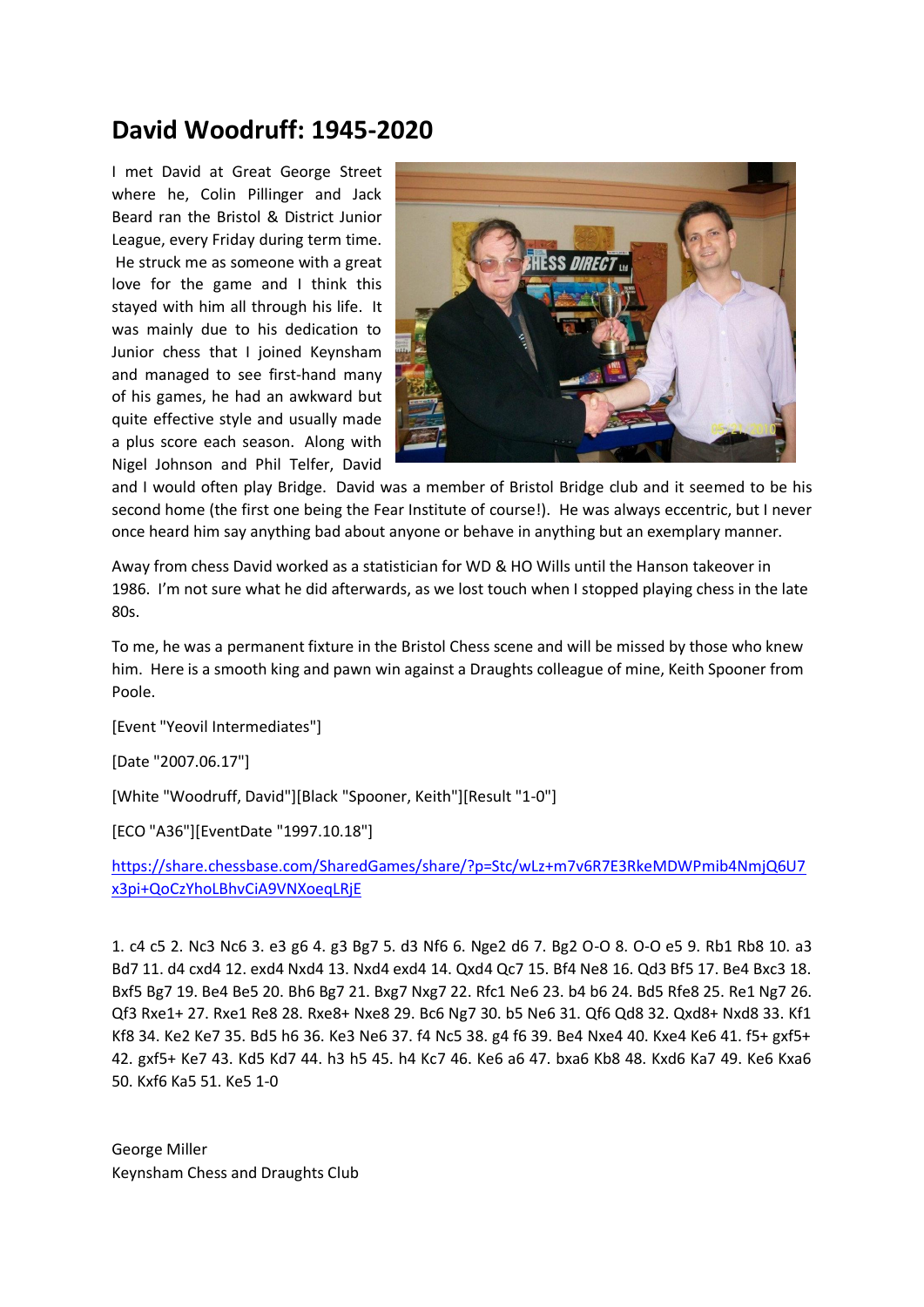I attach a photo of the Bristol League team that went to Hanover on an exchange visit that includes David (probably in the 1970s or 1980s). I am sure he held several positions in Somerset County Chess Association. I believe he was the delegate to the BCF as I remember going with him to meetings when I represented Gloucestershire.

David Jarrett Keynsham Chess Club

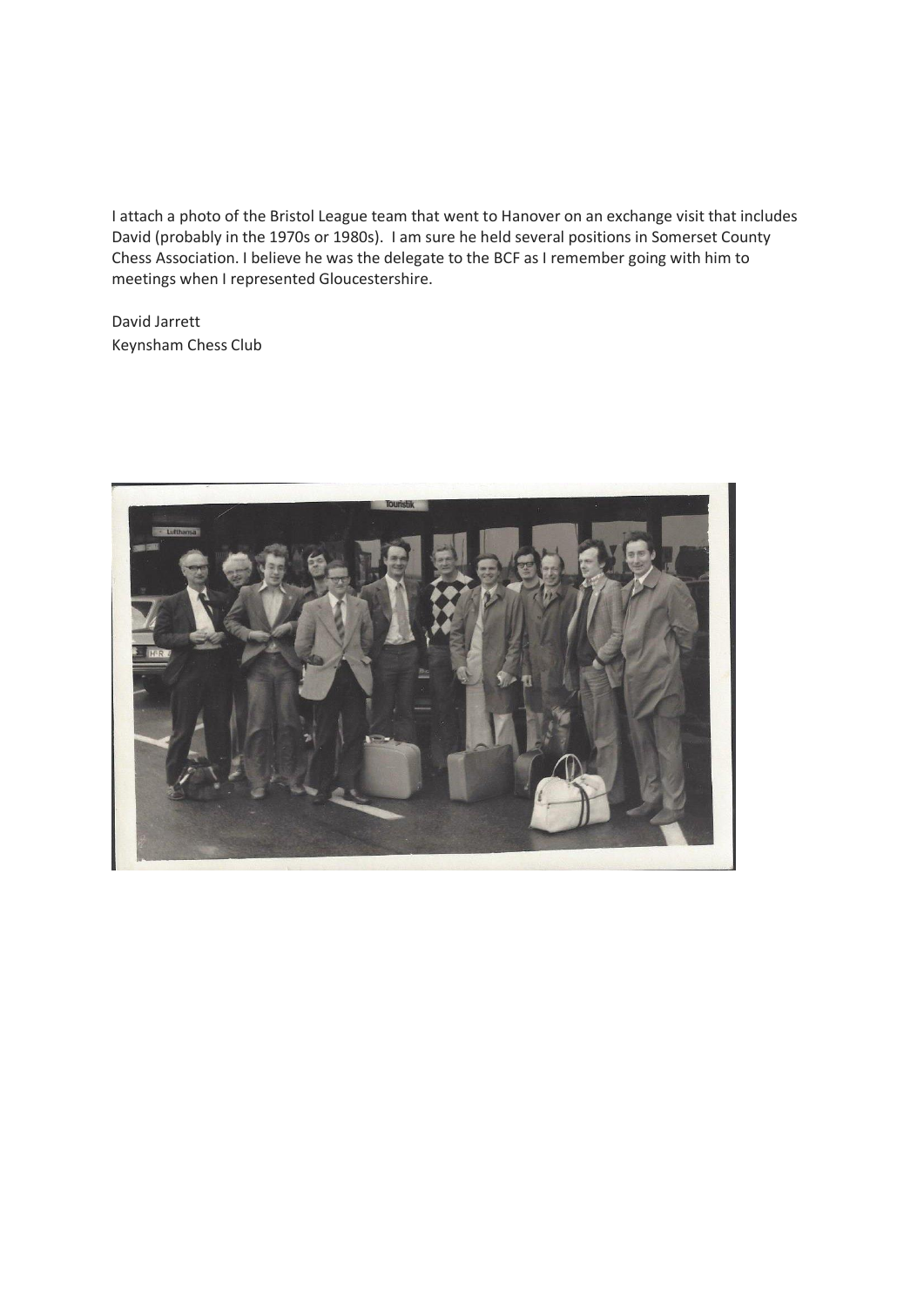I first met David in connection with Bristol Junior Chess around 1993 as my son James was an active player in the Bristol Junior League as well as being a member of "Opening Moves". Opening Moves operated initially at QEH and had over 100 members at its peak, the main coaches being Jerry Humphries and Ian Bourne.

The Buckleys were members too and David was brought along from Keynsham to help coach less experienced players and beginners. Thus was formed our connection with Keynsham as James and I were able to play in a suitable team – in those days I think we had about six and we usually were in a side with at least one or both Buckley parents as the children David, Melanie and Simon were already alarmingly good and probably already in the 1st team!

James moved on but I continued to play for Keynsham and was usually in the same side as David. Although he usually got lifts from Keynsham to away matches I could often provide transport home as required and on numerous occasions in connection with local congresses – so over time I got to know him well, although he was never what I would call a great conversationalist.

In the late 90s or perhaps the early 00s David suffered a minor stroke and after that I believe his health fell into a slow but steady decline. Likewise his standard started to fall (141 7/1994 to 89 7/2008). The rebasing saw a rise to 127 7/2009 and then reaching a peak of 134 7/2012. Thereafter a fresh decline set in and in latter years his abilities became sadly erratic, not helped by his poor timekeeping. With hindsight, of course, I believe he must have been suffering from some sort of dementia, all very sad.

Duncan MacArthur B Team Captain, Keynsham Chess Club